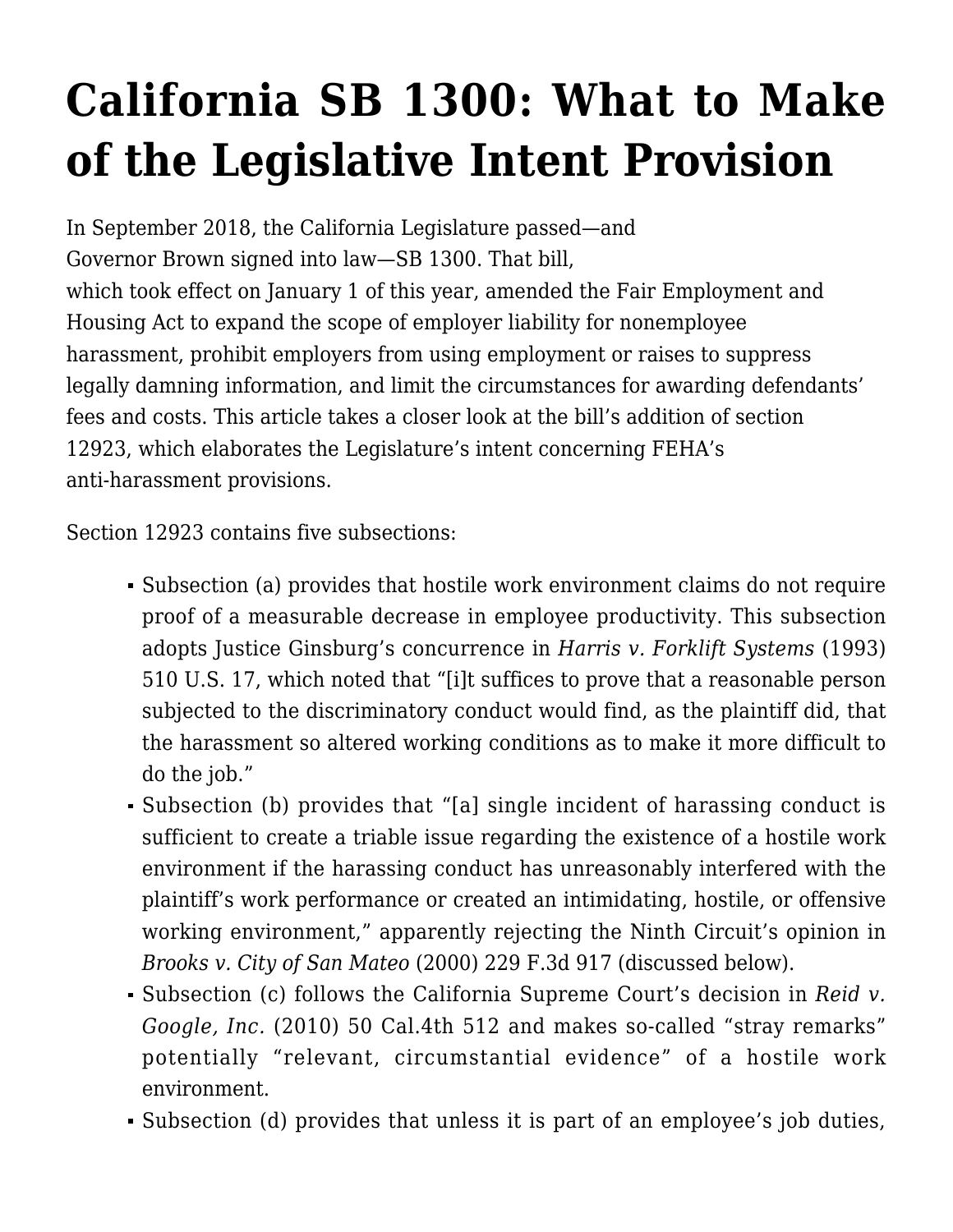sexual harassment does not vary definitionally based on a workplace's historical tolerance of sexual behavior, rejecting *Kelley v. Conco Companies* (2011) 196 Cal.App.4th 191.

Subsection (e) provides that, per *Nazir v. United Airlines, Inc.* (2009) 178 Cal.App.4th 243, hostile work environment claims involve issues "not determinable on paper," making summary judgment on the issue only "rarely appropriate."

This new section seems rather sweeping at first blush. It appears to do several things: announce a new harassment standard; both reduce the evidentiary burden on plaintiffs *and* expand the universe of relevant evidence available to them; and even limit the availability of summary judgment on the hostile work environment question. How courts will apply the new law is uncertain. Yet two important considerations suggest that the significance of these declarations is mostly symbolic, and so they may prove to have little impact on how courts interpret FEHA.

The first consideration is the inconclusive influence of

legislative policy declarations in general. Though entitled to "great weight," these statements are only persuasive, not binding.[\[1\]](#page--1-0) Statutory

construction is, after all, a judicial function.[\[2\]](#page--1-0) Section

12923's focus on the meaning of FEHA's preexisting anti-harassment provisions further clouds its potential effect. The California Supreme Court has observed that "there is little logic and some incongruity in the notion that one Legislature may speak authoritatively on the intent of an earlier Legislature's enactment when a gulf of decades separates the two bodies.["\[3\]](#page--1-0) Courts cannot ignore such declarations, but need only give them "due consideration."[\[4\]](#page--1-0) For

instance, courts will look to post-enactment policy statements when a statute is ambiguous[\[5\]](#page--1-0) or if there is a question

of an amendment's retrospective or prospective application.[\[6\]](#page--1-0) Even then, "such a declaration is but a factor for a court to consider and is neither binding nor conclusive in construing the statute.["\[7\]](#page--1-0) And none of those categories describes section 12923, which purports neither to resolve some statutory uncertainty nor to raise an issue of retroactive application. Litigants accordingly will bear the burden of convincing courts that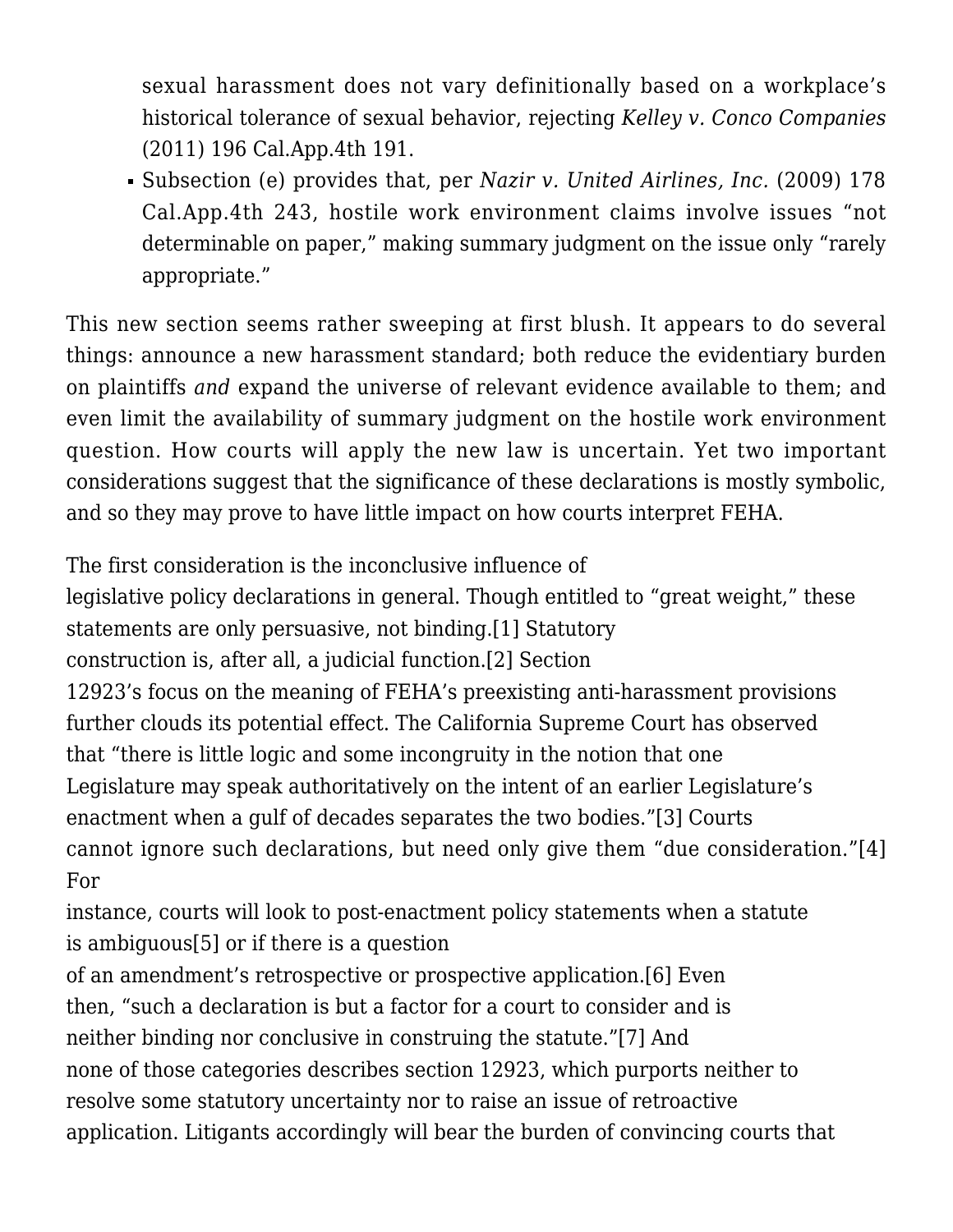due consideration of section 12923 favors significant revision.

The second consideration poses an even greater challenge to any non-symbolic view of section 12923. Even if a court decided that the policy statements warranted a new interpretation of FEHA's anti-harassment provisions, the Legislature's conclusory incorporation of the above-listed cases sows confusion about the effect each case has on its respective subsection. Indeed, close readings cast considerable doubt on the legal significance of the declarations themselves.

Subsection (a)'s affirmation of Justice Ginsburg's *Harris* concurrence is mostly laudatory. Its

hostile work environment definition is virtually indistinguishable from that long observed by California courts: "conduct having the purpose or effect of unreasonably interfering with an individual's work performance or creating an intimidating, hostile, or offensive working environment.["\[8\]](#page--1-0) Because the California Supreme Court, not the U.S. Supreme Court, is the final word on California law, it is not as if the majority opinion addressed by Justice Ginsburg's concurrence would have otherwise limited FEHA's prohibition on workplace harassment. It is difficult to discern, then, what a court should make of this declaration.

The same goes for subsection (b). As written, it suggests

that the Ninth Circuit's decision in *Brooks*

held that a single incident of harassing conduct was insufficient to support a hostile work environment claim. It did not. In fact, the panel specifically declined to resolve that question.[\[9\]](#page--1-0)

Its decision was much narrower. Specifically, the court found that an employer could *not* be held liable for an incident

of sexual harassment by a coworker—as opposed to a supervisor, for whose actions a company is strictly liable[\[10\]—](#page--1-0)who

was immediately terminated and eventually prosecuted for his actions[.\[11\]](#page--1-0) Because the employer promptly responded to the employee's complaint, the harasser's actions could not fairly be imputed to the employer[.\[12\]](#page--1-0) Given the Legislature's apparent misreading of *Brooks*,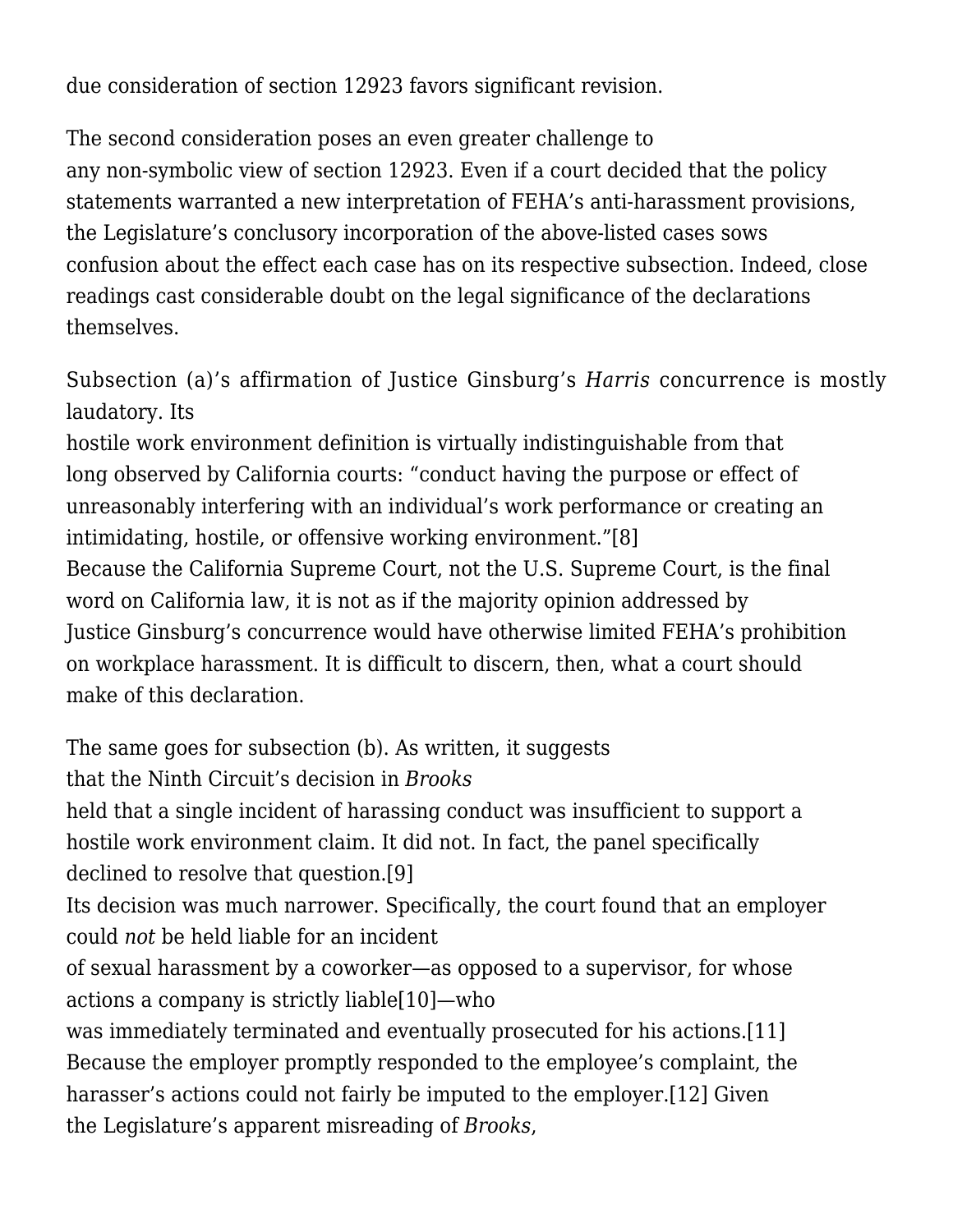it is unclear whether the Legislature meant to state new law, clarify existing law, or distinguish California law from a nonfactual hypothetical statement of federal law.

Subsection (c)'s exclusively symbolic value is evident on its face. Here the Legislature merely reiterates the totality of the circumstances standard that already applied to harassment claims and expresses its approval of the California Supreme Court's refusal to adopt the so-called "stray remarks doctrine" in *Reid*. Importantly, *Reid* did not overturn a previous decision upholding this doctrine. Nor did it hold that stray remarks on their own would be sufficient to create a triable issue of discrimination. Rather, "when combined with other evidence of pretext, an otherwise stray remark may create an ensemble that *is* sufficient to defeat summary judgment.["\[13\]](#page--1-0) In other words, context remains the final determinant of a remark's relevance, and nothing in subsection (c) alters that state of the law.

The Legislature's disavowal of *Kelley* in subsection (d) is also confusing. The court in *Kelley* focused its analysis on FEHA's

requirement that harassment and discrimination be "because of sex.["\[14\]](#page--1-0) It ultimately found no evidence from which a reasonable factfinder could determine that the "offensive and demeaning" statements at issue—some of them admittedly sexual—supported an inference of discrimination because of sex[.\[15\]](#page--1-0) The court did not suggest, however, that the alleged harassment fell short because of the workplace's historical acceptance of sexual commentary. That is not to say *Kelley* was not controversial—it

was. Later court decisions have registered disagreement with *Kelley*'s very literal view of the FEHA's

requirement that discrimination and harassment be attributable to sex[.\[16\]](#page--1-0) But *Kelley* does not appear at odds with

the Legislature's view that the standard for sexual harassment ought not vary by a workplace's past tolerance of sexual commentary and conduct.

Finally, like subsection (c), subsection (d)'s affirmance of *Nazir* (which remains good law) does not even

pretend to change the status quo. The court's view that "many employment cases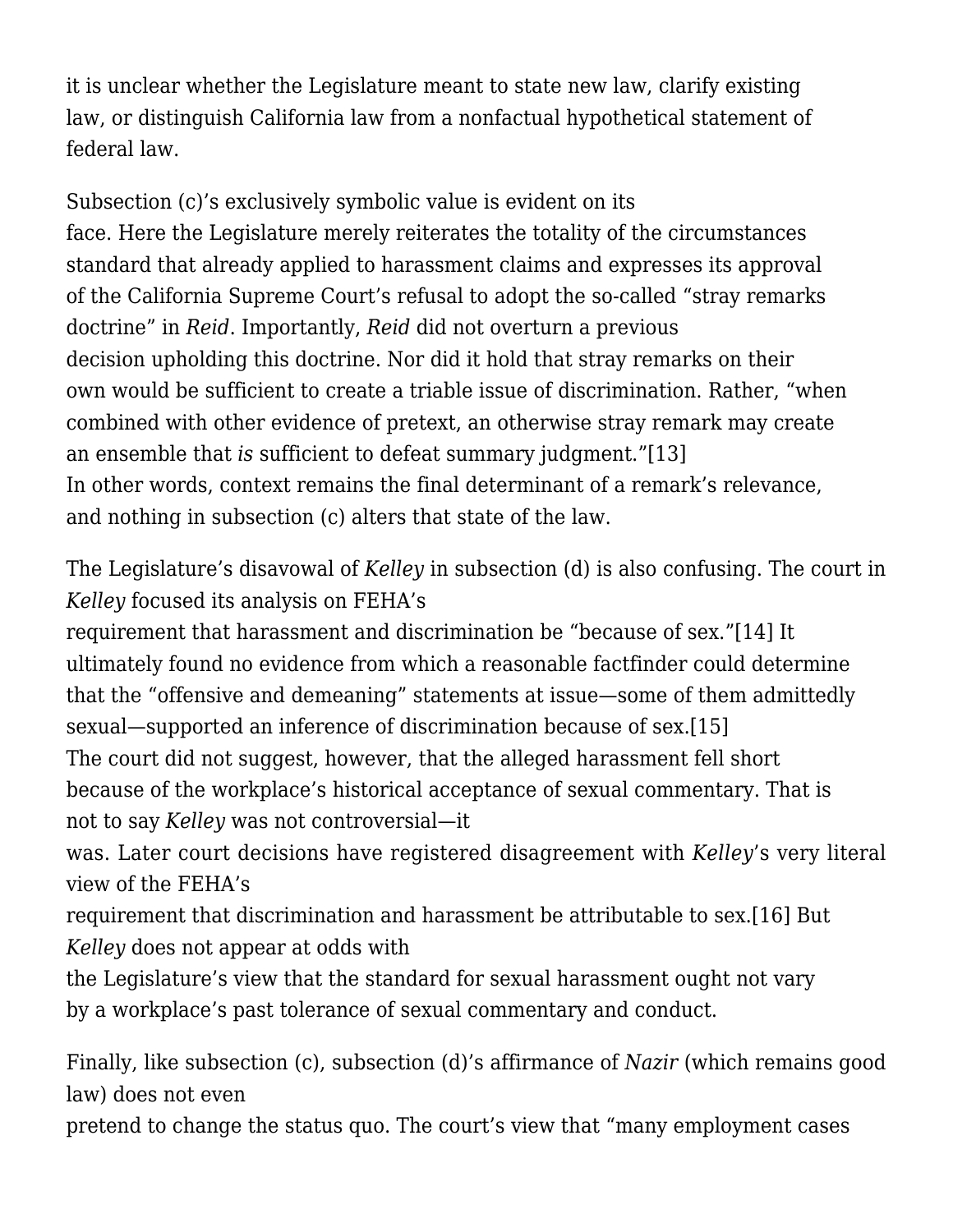present issues of intent, and motive, and hostile working environment, issues not determinable on paper["\[17\]](#page--1-0) is already well-accepted law.[\[18\]](#page--1-0) These issues typically call for credibility determinations, a task best left to the factfinder. The Legislature's mention of *Nazir* thus appears to do little more than applaud this truism.

In sum, even if there is a reason to treat section 12923 differently from ordinary legislative declarations, the statements themselves have scant import. Certainly, the rest of SB 1300 significantly expands employer liability. Section 12923, by contrast, largely reaffirms what already was—leaving little, if anything, for interpretation. Consequently, courts are unlikely to (or at least should not) give it much significance.

Alternative approaches seem risky. Given their brevity, these statements are susceptible to divergent interpretations—an opportunity unlikely to be lost on creative attorneys. Combined with section 12923's own internal contradictions, litigants' competing interpretations would be a lose-lose for courts: conflicting and equally plausible statutory interpretations that both require disfavored results. On one hand, a pronouncement limiting this section's meaning would do little practically—or put another way, render a piece of legislation superfluous. On the other, a more expansive reading will generate systemic problems that call for further legislative intervention. Either approach risks the undesirable portrayal of the judiciary as somehow thwarting legislative intent. To avoid this dilemma, courts should treat these as ordinary policy statements. Without an existing ambiguity to correct or a retroactivity problem to resolve, "due consideration" arguably favors restraint. This interpretation best resolves these competing concerns: giving this section its due consideration as declaring existing law avoids the twin evils of rendering it a nullity or upending settled FEHA doctrine. By staying their hand, courts can allow section 12923 to stand as an explicit legislative endorsement of FEHA's already robust anti-harassment protections while avoiding a needless run-in with the Legislature.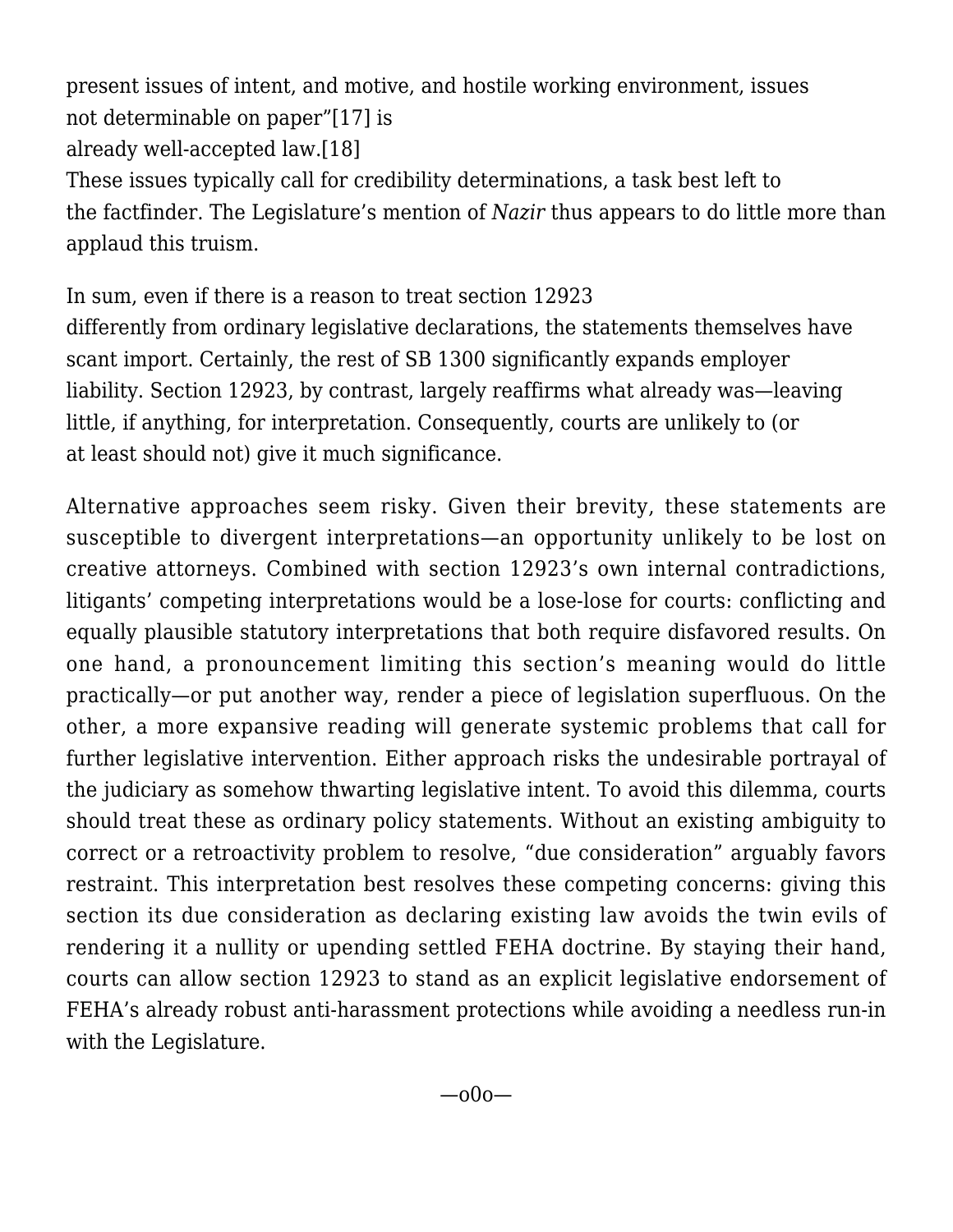Matthew J. Stanford is a California attorney and a senior research fellow at the California Constitution Center.

[\[1\]](#page--1-0)

*See [Housing Authority of L.A. Cty. v. Dockweiler](https://scholar.google.com/scholar_case?case=5653019894009291572&q=Housing+Authority+of+L.A.+Cty.+v.+Dockweiler+(1939)+&hl=en&as_sdt=4,5)*

(1939) at 449–50 ("While such a declaration of policy by the legislative branch of the government is not necessarily binding or conclusive upon the courts, it is entitled to great weight and it is not the duty or prerogative of the courts to interfere with such legislative finding unless it clearly appears to be erroneous and without reasonable foundation.").

[\[2\]](#page--1-0)

*[Western Sec. Bank v. Superior Court](https://scholar.google.com/scholar_case?case=6961568030821112504&q=15+Cal.4th+232&hl=en&as_sdt=4,5)* (1997) at 244; *see also [City of Emeryville v. Cohen](https://scholar.google.com/scholar_case?case=12631667419444990364&q=233+Cal.App.4th+293&hl=en&as_sdt=4,5)* (2015) at 309–10 ("[I]t is not within the Legislature's bailiwick to interpret laws previously passed.").

[\[3\]](#page--1-0) *[Western Sec. Bank](https://scholar.google.com/scholar_case?case=6961568030821112504&q=15+Cal.4th+232&hl=en&as_sdt=4,5), supra* note 2, at 244.

[\[4\]](#page--1-0)

*Id.*; *accord [Olmstead v. Arthur J. Gallagher & Co.](https://scholar.google.com/scholar_case?case=67628458167273207&q=32+Cal.4th+804&hl=en&as_sdt=4,5)* (2004) at 817.

[\[5\]](#page--1-0)

*See [City of Sacramento v. Pub. Emps. Retirement](https://scholar.google.com/scholar_case?case=12356860580545485349&q=22+Cal.App.4th+786&hl=en&as_sdt=4,5) [Sys.](https://scholar.google.com/scholar_case?case=12356860580545485349&q=22+Cal.App.4th+786&hl=en&as_sdt=4,5)* (1994) at 798 ("The recognition of subsequent assertions of legislative intent is derived from cases where the meaning of the earlier enactment is unclear.") (quotation omitted).

[\[6\]](#page--1-0)

*See [Western Sec. Bank,](https://scholar.google.com/scholar_case?case=6961568030821112504&q=15+Cal.4th+232&hl=en&as_sdt=4,5) supra* note 2, at 244 ("Whether a statute should apply retrospectively or only prospectively is, in the first instance, a policy question for the legislative body enacting the statute.").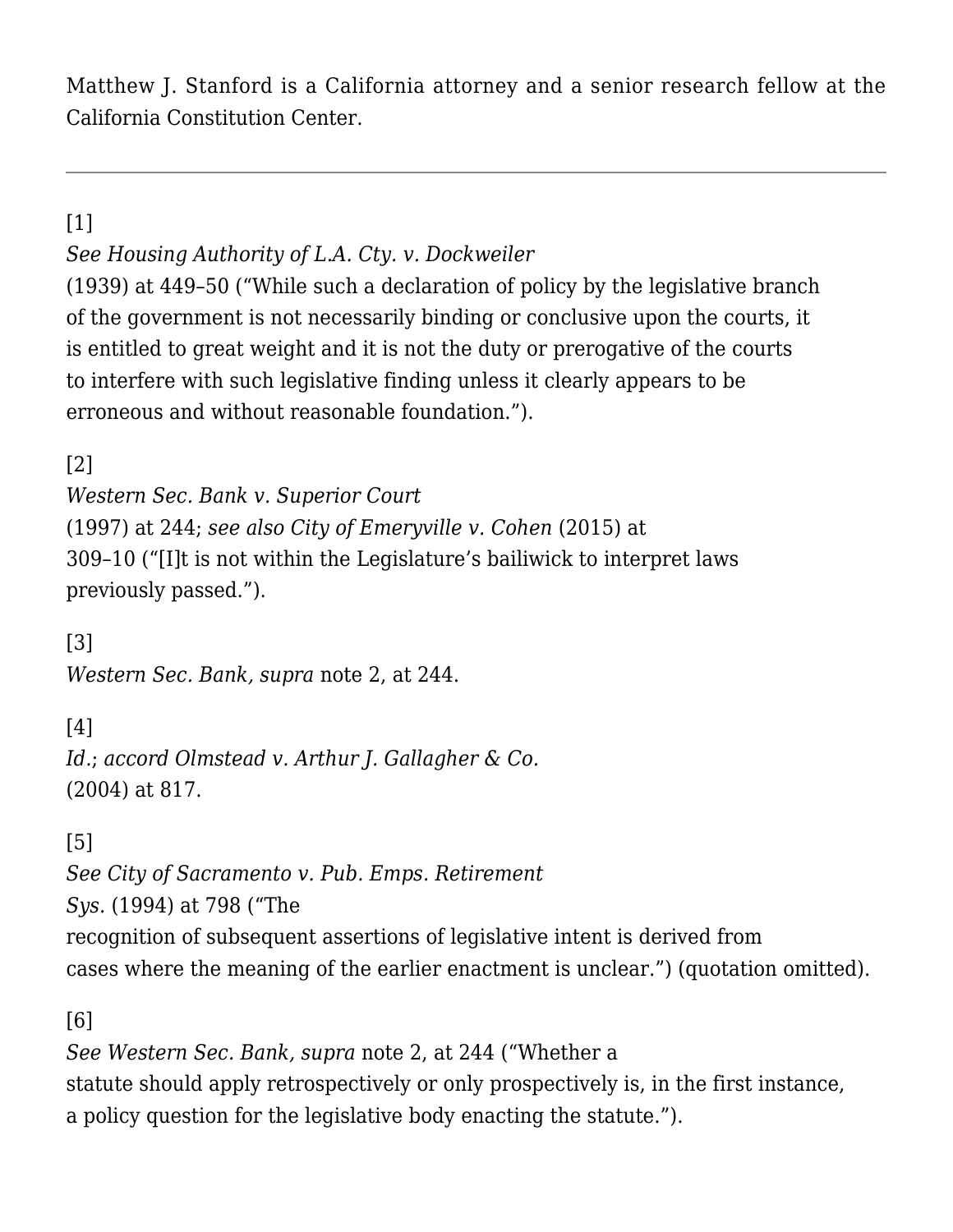[\[7\]](#page--1-0) *[Cohen,](https://scholar.google.com/scholar_case?case=12631667419444990364&q=233+Cal.App.4th+293&hl=en&as_sdt=4,5) supra* note 2, at 309–10.

```
[8]
Weeks v. Baker & McKenzie (1998)
at 1146.
```
[\[9\]](#page--1-0)

*[Brooks v. City of San Mateo](https://scholar.google.com/scholar_case?case=7980615892137408880&q=229+F.3d+917&hl=en&as_sdt=2006)*(2000) at 925–26 ("We need not decide whether a single instance of sexual harassment can ever be sufficient to establish a hostile work environment.").

[\[10\]](#page--1-0)

*See [Weeks](https://scholar.google.com/scholar_case?case=14899653913507763399&q=63+Cal.App.4th+1128&hl=en&as_sdt=4,5), supra* note 8, at 1146 ("[Under the FEHA], an employer is strictly liable for acts of sexual harassment committed by an agent or supervisor.").

[\[11\]](#page--1-0) *See [Harris v. Forklift Systems, Inc](https://scholar.google.com/scholar_case?case=5109910086591041329&q=510+U.S.+17&hl=en&as_sdt=2006).* (1993) at 924–27.

[\[12\]](#page--1-0) *See id.* at 926.

[\[13\]](#page--1-0) *[Reid v. Google, Inc.](https://scholar.google.com/scholar_case?case=967043661621034776&q=50+Cal.4th+512&hl=en&as_sdt=2006)*(2010) at 542 (quotations and modifications omitted).

[\[14\]](#page--1-0) *See [Kelley v. Conco Companies](https://scholar.google.com/scholar_case?case=11752488651645974188&q=196+Cal.App.4th+191+&hl=en&as_sdt=2006)*(2011) at 203.

## [\[15\]](#page--1-0) *Id.* at 205.

[\[16\]](#page--1-0)

*See, e.g.*, *[Taylor v. Nabors Drilling USA, LP](https://scholar.google.com/scholar_case?case=7448286728157601319&q=222+Cal.App.4th+1228&hl=en&as_sdt=2006)* (2014) at 1238–40 (declining to extend *Kelley*); *[Pantoja v. Anton](https://scholar.google.com/scholar_case?case=3734736917015413538&q=198+Cal.App.4th+87&hl=en&as_sdt=2006)* (2011) at 114 ("The plaintiff must show that the harassing conduct took place because of the